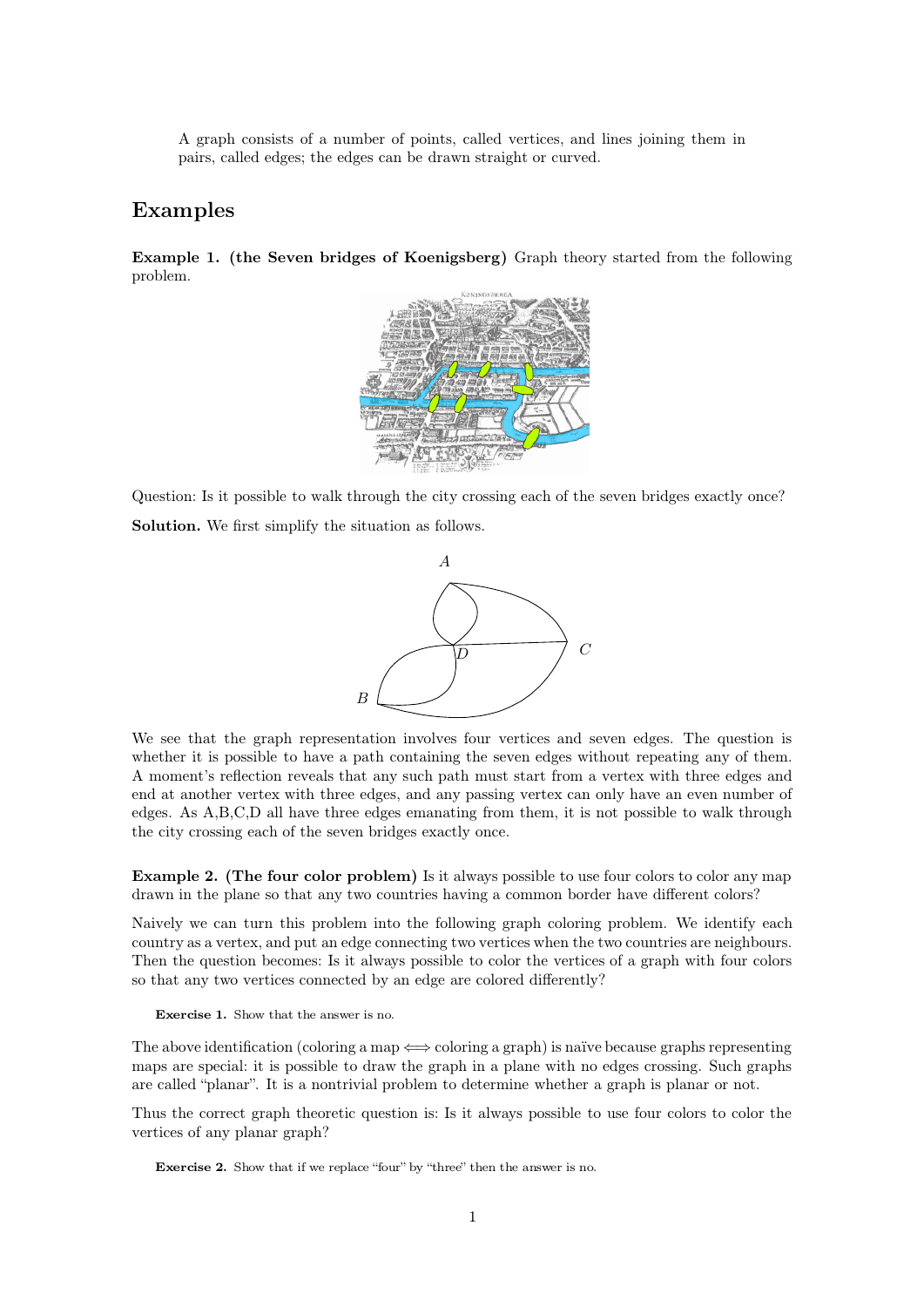**Exercise 3.** Show that the answer to the original map-coloring problem is no if we allow one country to consist **Exercise 3.** Show that the a<br>of more than one pieces. of more than one pieces.<br>**Remark 3.** In a later section we will prove the claim when "four" is replaced by "five".<sup>1</sup>

<span id="page-1-1"></span>

**Proposition 4.** *If k colors are enough to color a plane map, then k colors are also enough to color a spherical map.* **Remark 3.** In a late<br>**Proposition 4.** If k a spherical map.

**Proposition 4.** If k colors are enough to color a plane map, then k colors are also enough to color a spherical map.<br>**Proof.** We pick an arbitrary point that is within a country, and make it the north pole. Application o **Proposition 4.** If k colors are enough to color a plane map, then k colors are also enough to color a spherical map.<br> **Proof.** We pick an arbitrary point that is within a country, and make it the north pole. Application **Proof.** We pick an arbitrary point that is within a country, and make it the north pole. Application of the stereographic projection (https://en.wikipedia.org/wiki/Stereographic\_projection) now turns the spherical map to **Proof.** We pick an arbitrary point that is within a country, and make it the north pole. Application of the stereographic projection (https://en.wikipedia.org/wiki/Stereographic\_projection) now turns the spherical map to

**Example 6.** (Graph coloring) In general, graph coloring problems often arise from scheduling.<br> **Example 6.** (Graph coloring) In general, graph coloring problems often arise from scheduling.<br>
For example, consider a unive **Remark 5.** We will see that this is not true for surfaces that are "truly different" from spheres.<br>**Example 6. (Graph coloring)** In general, graph coloring problems often arise from scheduling.<br>For example, consider a uni **Remark 5.** We will see that this is not true for surfaces that are "truly different" from spheres.<br>**Example 6.** (Graph coloring) In general, graph coloring problems often arise from scheduling.<br>For example, consider a un **Example 6. (Graph coloring)** In general, graph coloring process that **Example**, consider a university with *n* courses. To schedulone has to make sure that exams for courses that share stud time. The task now is to minim **Example 6. (Graph coloring)** In general, graph coloring problems often arise from scheduling.<br>For example, consider a university with *n* courses. To schedule the final exams for these courses, one has to make sure that For example, consider a university with  $n$  courses. To schedule the final exams for these courses, one has to make sure that exams for courses that share students are not scheduled at the same time. The task now is to mi

one has to make sure that exams for courses that share students are not scheduled at the same<br>time. The task now is to minimize the time slots needed.<br>To turn this into a graph coloring problem, we use  $n$  vertices to rep time. The task now is to minimize the time slots needed.<br>To turn this into a graph coloring problem, we use  $n$  vertices to represe<br>edge between two vertices exactly when the two corresponding courses<br>Now we ask: What is **Example 7. (Graph isomorphism; How many ways to color a graph)** In graph theory, there are many different ways to draw the same graph. For example 2. (Graph isomorphism; How many ways to color a graph) In graph theory, th Now we ask: What is the smallest number of colors needed to color the graph so that any two<br>vertices that are connected by an edge are colored differently?<br>**Example 7.** (Graph isomorphism; How many ways to color a graph) I



<span id="page-1-0"></span>
$$
A \longleftrightarrow Q, \quad B \longleftrightarrow R, \quad C \longleftrightarrow P, \quad D \longleftrightarrow S. \tag{1}
$$

arethe same graph, through the identification<br>  $A \longleftrightarrow Q$ ,  $B \longleftrightarrow R$ ,  $C \longleftrightarrow P$ ,  $D \longleftrightarrow S$ . (1)<br>
It is an important problem to determine whether two graphs are the "same", or isomorphic. A<br>
correspondence like (1) is called a graph i are the same graph, through the identification<br>  $A \leftrightarrow Q, \quad B \leftrightarrow R, \quad C \leftrightarrow P,$ <br>
It is an important problem to determine whether two graph<br>
correspondence like (1) is called a graph isomorphism. **Exercise** 4. Show that, the collection of graph isomorphisms from one graph to itself form a group.

It is an important problem to determine whether two graphs are the "same", or isomorphic. A correspondence like (1) is called a graph isomorphism.<br> **Exercise 4.** Show that, the collection of graph isomorphisms from one gra the vertices of a graph. Here, if one coloring can be obtained from another through a graph.<br>Another important question is to ask, for example, how many different ways are there to color<br>the vertices of a graph. Here, if Exercise 4. Show that, the collection of graph isomorphisms from one g<br>Another important question is to ask, for example, how many d<br>the vertices of a graph. Here, if one coloring can be obtained<br>automorphism, then the two [1.](#page-1-1) This is proved in P. J. Heawood, *Map-color theorems*, Quarterly J. Mathematics, Oxford ser. 24 (1890), 332–338.